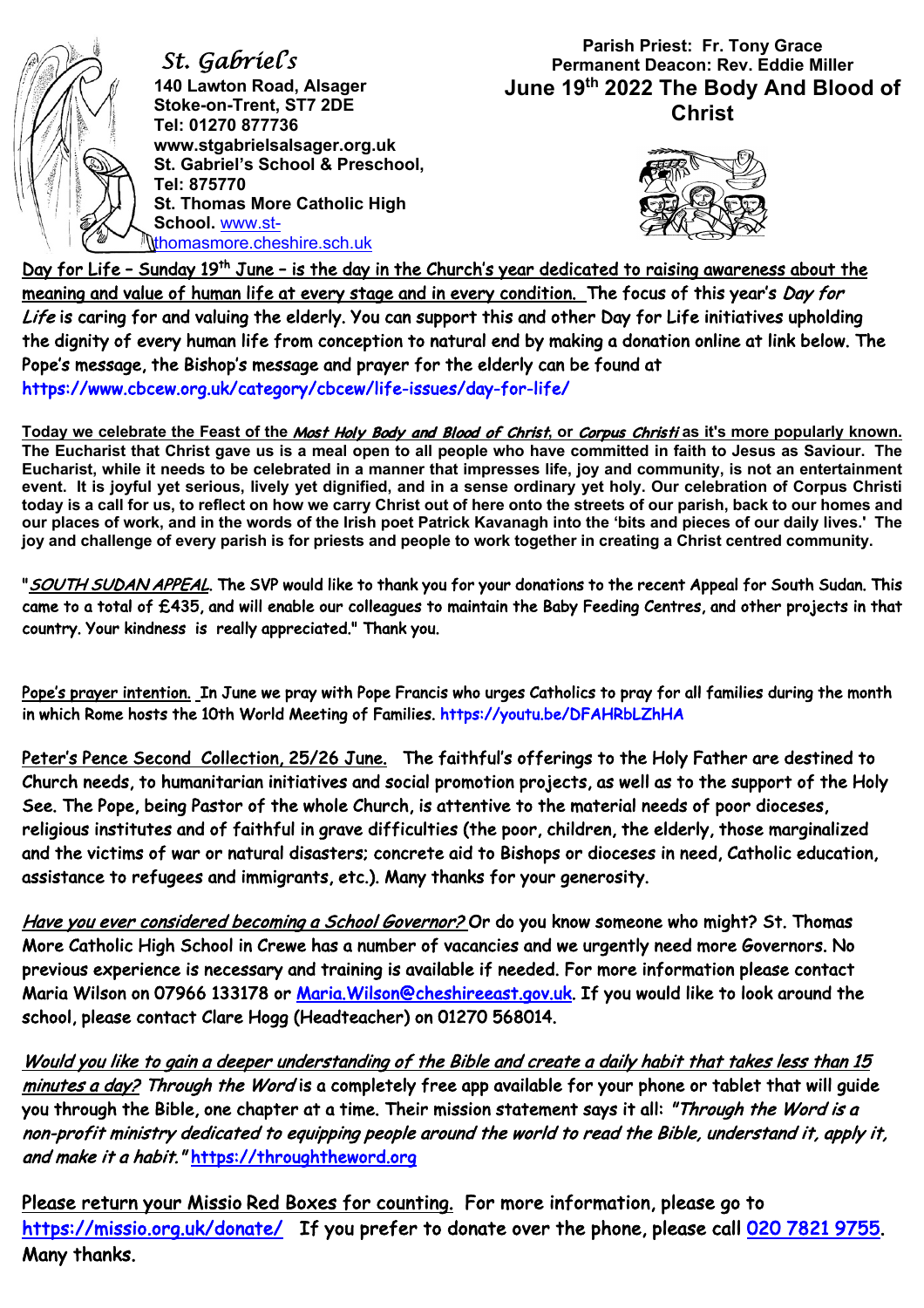**Please pray for the eternal rest of the recently deceased, Mary D'Rozario RIP, Cynthia Cartlidge RIP, Michael Costigan RIP, Shirley Dooley RIP, Connor Lewis Young RIP, & those whose anniversaries occur around this time: Karen Bastiman, Percy Turnock, Debbie Houston, Kenneth Bailey, Susan Large, Anne Connolly.PLEASE PRAY FOR THE SICK: Especially for, Rafe Lawton, Katherine Walker, Jo & Michael Woolf, Joanne Graham, Marie McCauley, Barbara Fahy, Kay Charlesworth, Claire Woods, Dorothy Eccles, Joan & George Lawton, Margaret Pearson, Peter Pulford, Ben Thomas, Francis Dockery, Patricia & Willis Capp, Kevin Fox, Geoff & Alma Plummer, Harry Moody, Malcolm Wildman, Jane Gormley, Baby Noel Cameron & all in our hospitals & nursing homes.**

*Congratulations to Kate Hassall & Liam Walker on their recent wedding. We pray for God's blessings on them and on all who brought them to this happy day.* **MASS TIMES WEEK COMMENCING 19TH JUNE 2022.**

|                                | <u>MASS TIMES WEEN COMMENCING 19 JUNE</u> | <u>ZUZZ.</u>                                       |
|--------------------------------|-------------------------------------------|----------------------------------------------------|
| Saturday 18th June             | $6.00$ pm                                 | <b>Adoration and Confession</b>                    |
| <b>The Blessed Virgin</b>      | 6.30 pm                                   | Mary D'Rozario RIP, Margaret Hewetson (Birthday    |
| <b>Mary</b>                    | Mass, St. Gabriel's                       | Anniversary), Susan Large (Anniv), PercyTurnock    |
|                                | <b>Church</b>                             | (Anniv), Connor Lewis Young RIP, Margaret          |
|                                |                                           | Pearson (sick), Alma Plummer, Jo & Michael         |
|                                |                                           | Woolf (sick).                                      |
| Sunday 19th June               | 11.00 a.m                                 | <b>Adoration and Confession</b>                    |
|                                |                                           |                                                    |
| <b>The Body and Blood</b>      | 11.30 am Mass,                            | Thanksgiving for Wedding of Kate Hassall & Liam    |
| of Christ                      | <b>St.Gabriel's Church</b>                | Walker, Mary Cartlidge (Anniv), James Turnock      |
| <b>Special Day of Prayer</b>   |                                           | (B'day Anniv), Seamus (Anniv)& Judith Connolly     |
| for Life                       |                                           | RIP, Kenneth Bailey (Anniv), Derek Grime           |
|                                |                                           | (Birthday Anniv), Karen Bastiman (B'day Anniv),    |
|                                |                                           | Harry Moody (sick), Joanne Graham (Sick), Alma     |
|                                |                                           | Plummer (sick), Rafe Lawton (sick) & For Peace in  |
|                                |                                           | Ukraine.                                           |
| Monday 20 <sup>th</sup> June   | 7.00 p.m.                                 | <b>Adoration and Confession</b>                    |
| <b>St.Alban</b>                | 7.30 pm                                   | Owen O'Toole (Anniv), Kathleen Briggs (Anniv),     |
|                                | <b>Celebration of Word</b>                | Anne Eyston RIP, Percy Turnock (Anniv),            |
|                                | and Communion,                            | Margaret Hewetson (Birthday Anniv), Bridie Neary   |
|                                | <b>St.Gabriel's Church</b>                | (sick), Mairie McCauley, Baby Noel Cameron.        |
| <b>Tuesday</b>                 | Mass, St. Anne's                          | <b>Holy Souls</b>                                  |
| 21 <sup>st</sup> June          | <b>Nantwich</b>                           |                                                    |
|                                |                                           |                                                    |
|                                |                                           |                                                    |
| <b>St.Aloysius Gonzaga</b>     | 10.00 am                                  |                                                    |
| Wednesday                      | <b>No Service</b>                         | Day of Special Prayer for those suffer             |
| 22 <sup>nd</sup> June          |                                           | persecution, oppression and denial of human        |
| <b>Ss John Fisher and</b>      |                                           | rights.                                            |
| <b>St.Thomas More</b>          |                                           |                                                    |
| <b>Thursday</b>                | Mass, St. Anne's                          | For the Sick                                       |
| $23rd$ June                    | <b>Nantwich</b>                           |                                                    |
| The Nativity of St.            | 10.00 am                                  |                                                    |
| <b>John The Baptist</b>        |                                           |                                                    |
| Friday 24th June               | 9.30 am                                   | <b>Adoration and Confession</b>                    |
| <b>The Most Sacred Heart</b>   | <b>10.00 am Mass</b>                      | Anne Connolly (Anniv), Percy Turnock (Anniv),      |
| of Jesus                       | <b>St. Gabriel's Church</b>               | Florence Costigan (Anniv), Anne Dennis (sick),     |
|                                |                                           | Thanksgiving for Chidlow Family, Intentions of the |
|                                |                                           | Remondini Family, Jane Gormley (sick).             |
| Saturday 25 <sup>th</sup> June | 6.00 pm                                   | <b>Adoration and Confession</b>                    |
| The Immaculate Heart           | 6.30 pm Mass                              | Margaret Hewetson (Birthday Anniversary),          |
| of Mary                        | <b>St.Gabriel's Church</b>                | Michael Costigan RIP, Anne Connolly (Anniv),       |
|                                |                                           | Margaret Pearson (sick), For Peace in Ukraine.     |
| Sunday 26 <sup>th</sup> June   | 11.00 am                                  | <b>Adoration and Confession</b>                    |
| <b>Thirteenth Sunday in</b>    | <b>11.30 am Mass</b>                      | Richard Bailey (Anniv), Audrey Baier (Anniv),      |
| <b>Ordinary Tome</b>           | <b>St.Gabriel's Church</b>                | Karen Bastiman (B'day Anniv), Rafe Lawton (sick),  |
| <b>Collection</b>              |                                           | Joanne Graham (sick)                               |

 **Please contact Fr. Tony at a.grace3007@btinternet.com** for newsletter items Many thanks for your Offerings last weekend £505.94p Diocese of Shrewsbury, Registered Charity Number 234025 Parish Safeguarding Officers, Cathie & Tony Smith 01270 879961